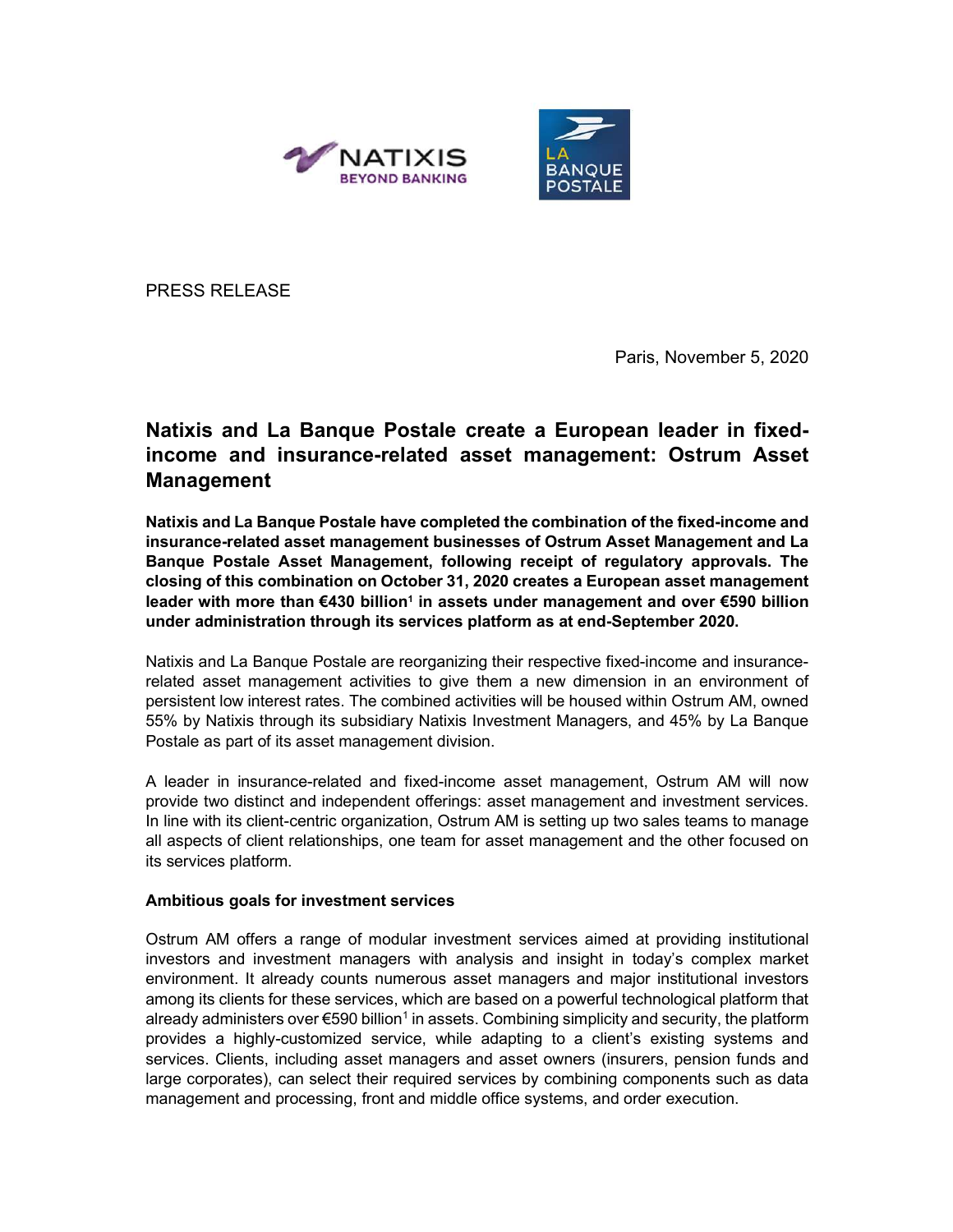This activity, which is underpinned by continuous innovation to address client needs and regulatory changes, already accounts for almost a quarter of the company's revenues and is a fundamental element in Ostrum AM's growth and investment strategy.

## A European leader in responsible liability-driven investment

With €430 billion<sup>1</sup> of assets under management, including almost 75% in insurance-related assets, Ostrum AM ranks among the top 10 European asset managers<sup>2</sup>, and is focused on institutional, liability-driven investors (insurers, pension funds and large corporates). This capacity draws on the strengths of the two combined entities: longstanding fixed-income management expertise and renowned insurance-related management knowledge. Ostrum AM is a responsible and committed company with ambitious SRI goals: the analysis of all investments will incorporate ESG criteria from 2021, while 98% of assets managed in openended funds will carry SRI accreditations in 2022. Ostrum AM will benefit from reinforced research teams to support its corporate, non-financial and green bond-related analyses, an ESG strategy department geared to providing support for asset management teams, and the methodological framework developed by La Banque Postale AM. Ostrum AM will also bolster its engagement policy through constructive dialogue with issuers and will strengthen its climate goals.

## An updated brand identity to tie in with a new vision

To embody this change and support the company's growth ambitions, Ostrum AM is evolving its positioning and identity while retaining its recognized brand name. Its new tagline "Enhancing your power to act" refers to Ostrum AM's ultimate mission: to support its clients in delivering on their commitments to their own clients and in underpinning the long-term goals, health and retirement of European citizens.

Philippe Setbon, Chief Executive Officer of Ostrum AM stated: "By joining forces, Natixis and La Banque Postale have laid the foundation for an ambitious growth strategy for Ostrum AM. We are completely recreating the way we serve our clients and liability-driven investors around a bespoke experience combining excellence in investment and customizable services."

<sup>1</sup>Consolidated data at end-September 2020; source: Ostrum Asset Management. Administered assets include Ostrum AM's assets. The services provided for a given client may concern certain services only.

2 In terms of assets managed for institutional investors in Europe.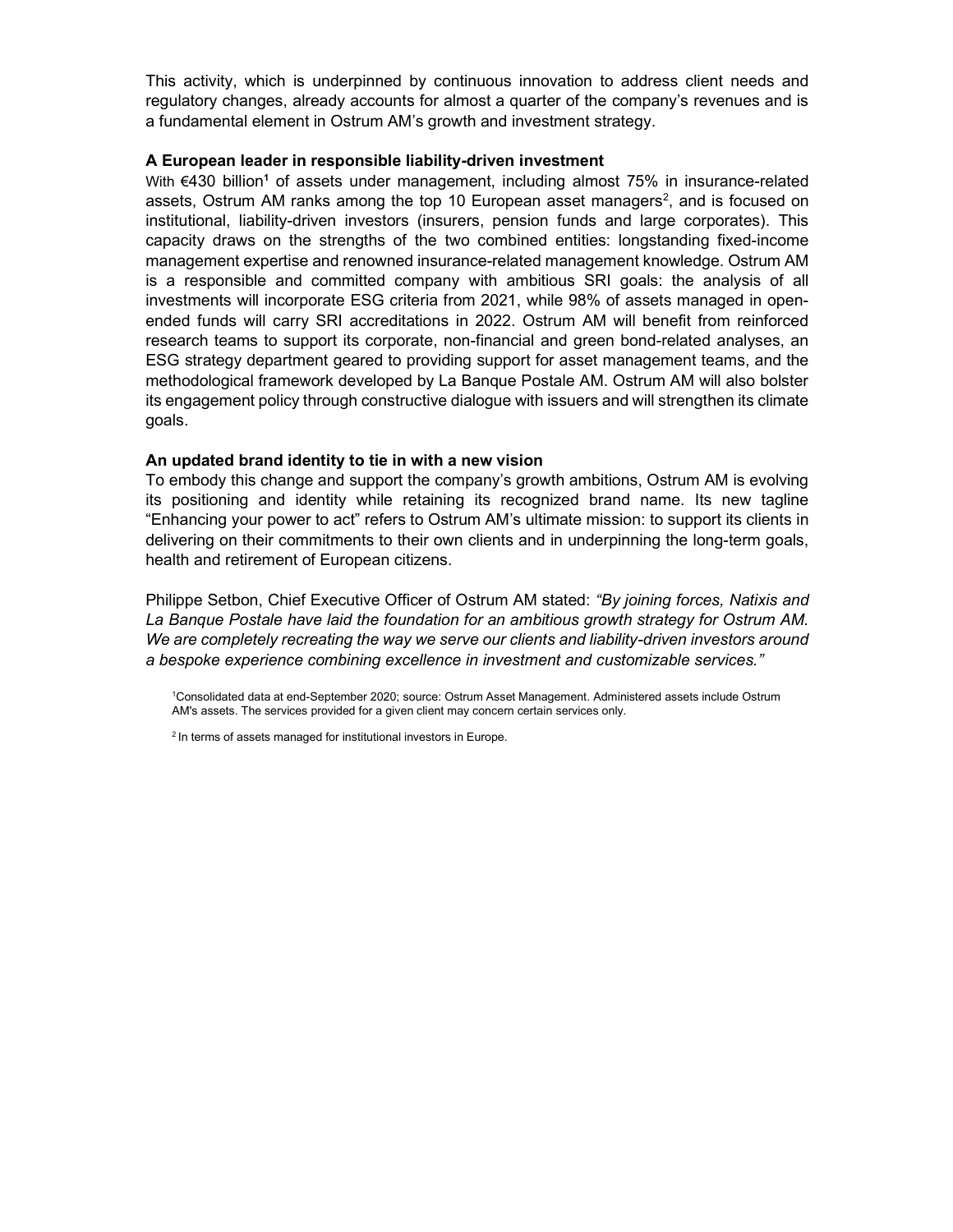### About Natixis

Natixis is a French multinational financial services firm specialized in asset & wealth management, corporate & investment banking, insurance and payments. A subsidiary of Groupe BPCE, the secondlargest banking group in France through its two retail banking networks, Banque Populaire and Caisse d'Epargne, Natixis counts nearly 16,000 employees across 38 countries. Its clients include corporations, financial institutions, sovereign and supranational organizations, as well as the customers of Groupe BPCE's networks. Listed on the Paris stock exchange, Natixis has a solid financial base with a CET1 capital under Basel 3<sup>(1)</sup> of €11.6 billion, a Basel 3 CET1 Ratio<sup>(1)</sup> of 11.2% and quality long-term ratings (Standard & Poor's: A+ / Moody's: A1 / Fitch Ratings: A+).

(1) Based on CRR-CRD4 rules as reported on June 26, 2013, including the Danish compromise - without phase-in. Figures as at 30 June 2020

## Investor relations

Damien Souchet : +33 1 58 55 41 10 Noémie Louvel : +33 1 78 40 37 87 investorelations@natixis.com

#### Media relations

press@communication.natixis.com Daniel Wilson : +33 1 58 19 10 40 Sonia Dilouya : +33 1 58 32 01 03 Vanessa Stephan : +33 1 58 19 34 16

#### About La Banque Postale

La Banque Postale, together with its subsidiaries, including CNP Assurances, a subsidiary of the La Poste group, operates in the retail banking, insurance, corporate banking and asset management markets. La Banque Postale supports its customers – private individuals, businesses, professionals, non-profits and the local public sector – with a comprehensive range of accessible services. As a local bank, La Banque Postale is the leading lender to local authorities and has an extensive branch network in France with more than 17,000 contact points, including 7,700 post offices. It is also developing a digital offering, especially through fully-mobile Ma French Bank. As a bank dedicated to serving the community, and a pioneer in responsible finance, La Banque Postale is charged with a public service mission of providing access to banking services through the Livret A passbook savings account.

#### La Banque Postale in numbers:

- 10.5 million active customers
- 1.5 million people given access to banking services
- 1.6 million financially vulnerable customers
- 685,000 private banking customers
- more than 350,000 corporate
- -1st world bank in the "public and regional banks" sector (according to the ISS-ESG)

Data at end-2019

#### Investor relations

Annabelle Beugin : annabelle.beugin@labanquepostale.fr Estelle Maturell Andino : estelle.maturell-andino@labanquepostale.fr

Media relations France Plasse : france.plasse@laposte.fr – 06 08 47 75 41